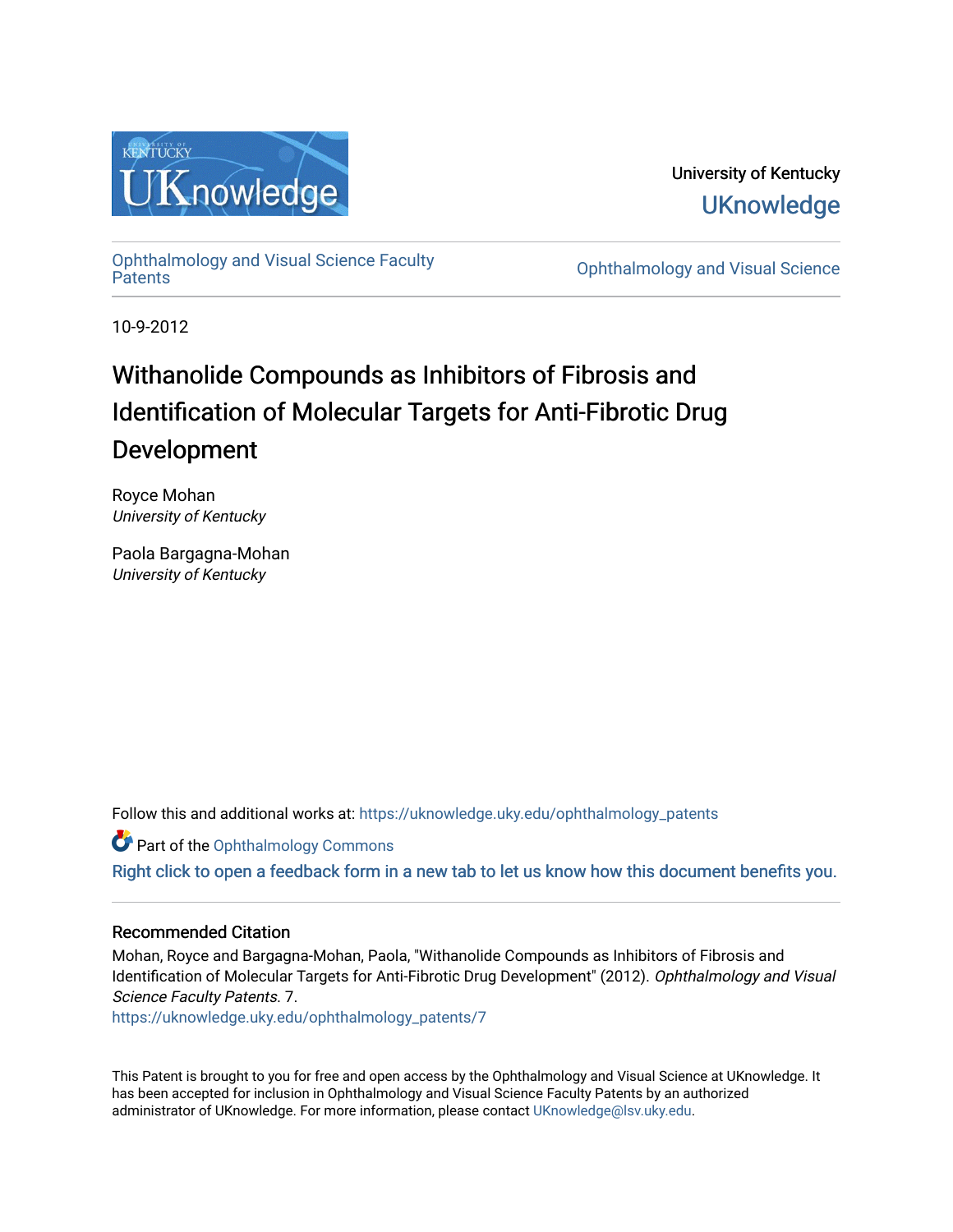

US008283323B2

## (12) United States Patent

### Mohan et a].

#### (54) WITHANOLIDE COMPOUNDS AS INHIBITORS OF FIBROSIS AND IDENTIFICATION OF MOLECULAR TARGETS FOR ANTI-FIBROTIC DRUG DEVELOPMENT

- (75) Inventors: Royce Mohan, Lexington, KY (US); Paola Bargagna-Mohan, Lexington, KY (US)
- (73) Assignee: University of Kentucky Research Foundation, Lexington, KY (US)
- $(* )$ Notice: Subject to any disclaimer, the term of this patent is extended or adjusted under 35 U.S.C. 154(b) by 162 days.
- (21) Appl. N0.: 11/724,053
- (22) Filed: Mar. 13, 2007

#### (65) Prior Publication Data

US 2008/0032958 A1 Feb. 7, 2008

#### Related US. Application Data

- (60) Provisional application No. 60/781,973, filed on Mar. 13, 2006.
- $(51)$  Int. Cl.

| A61P 27/02  | (2006.01) |
|-------------|-----------|
| A61K 36/185 | (2006.01) |

- $(52)$  **U.S. Cl.** ........... **514/20.8**; 514/169; 435/15; 435/29; 424/725; 548/454
- (58) Field of Classification Search ................... 514/169, 514/20.8; 435/15, 29; 424/725; 548/454 See application file for complete search history.

#### US 8,283,323 B2 (10) Patent N0.:

#### Oct. 9, 2012 (45) Date of Patent:

#### (56) References Cited

#### U.S. PATENT DOCUMENTS

2004/0033273 A1 2/2004 Patwardhan et al.<br>2004/0096524 A1\* 5/2004 Nair et al. .......... 5/2004 Nair et al. ......................... 424/725 OTHER PUBLICATIONS

Frungieri et al, Proliferative action of mast-cell tryptase is mediated by PAR2, COX2, prostaglandins, and PPAR gamma, possible relevene to human fibrotic disorders., PNAS, vol. 99(23), 2002.\*

Comer et al. Current and Future pharmacological intervention of diabetic retinopathy, Expert opinion Emerging drug (2005), 10(2), 441-455.\*

Choi et al. Ixocarpalactone A isolated form the mexican tomatillo shows potent antiproliferative adn apoptotic activity in colon cancer cells, FEBS Journal, 273, 2006, pp. 5714-5723.\*

Radisky et al, Fibrosis and Cancer: Do myofibroblasts come also from Epitheilal cells viw EMT, Journal of cellular biochemistry 101, 830-839 (2007).\*

Chatterjee S. et al. Antonie Van Leeuwenhoek 46, 1980, 59-63.\*

\* cited by examiner

Primary Examiner - Savitha Rao

(74) Attorney, Agent, or Firm  $-$  Crowell & Moring LLP

#### (57) ABSTRACT

Provided are methods for screening for drugs effective for treating fibrotic conditions. One screening method comprises exposing a cell to a test compound, monitoring the effect of the test compound on the amount or form of a cell molecule, comparing the amount or form of the cell molecule With the result obtained by treatment of the cell with an anti-fibrotic effective amount of a Withanolide compound, and selecting a drug effective for treating a fibrotic disease based on the ability of the test compound to provide the effect obtained by the Withanolide compound on the cell molecule. Also pro vided is a method of treating a fibrotic disease comprising administering an anti-fibrotic effective amount of a withanolide compound to a mammal in need of treatment for fibrosis.

#### 7 Claims, No Drawings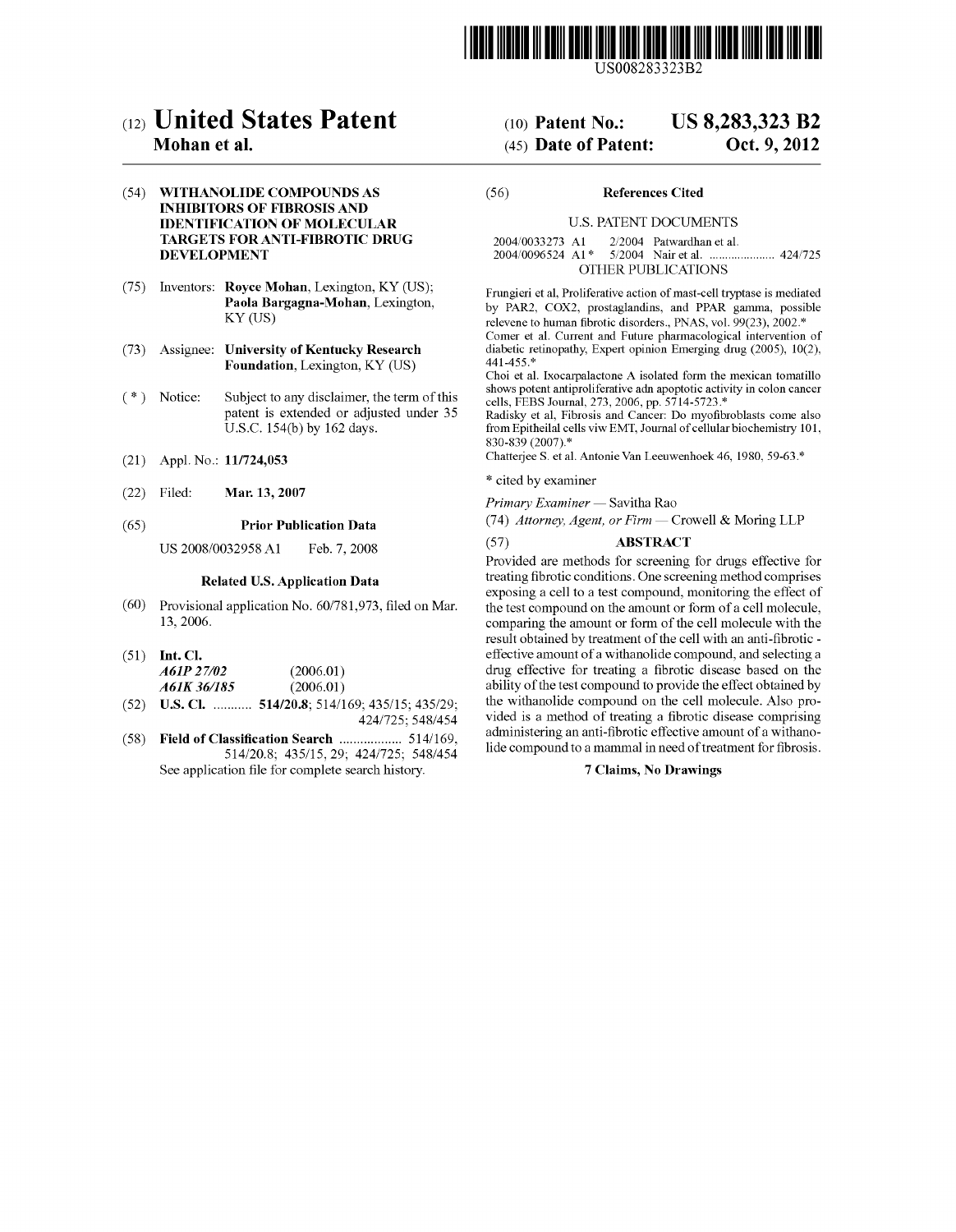20

25

45

60

#### WITHANOLIDE COMPOUNDS AS INHIBITORS OF FIBROSIS AND IDENTIFICATION OF MOLECULAR TARGETS FOR ANTI-FIBROTIC DRUG DEVELOPMENT

#### CROSS-REFERENCE TO RELATED APPLICATIONS

This application claims priority to U.S. Provisional Application No. 60/781,973, filed Mar. 13, 2006, which is incorporated herein in its entirety.

#### FIELD OF THE INVENTION

The present invention relates to methods of screening com pounds for treating fibrosis and to methods for treating fibrosis.

#### DESCRIPTION OF THE RELATED ART

Fibrosis is a deviant process of tissue repair. It is a serious complication after major surgical procedures and organ trans plants, and can also occur during cancerous groWth, endometriosis, alcohol-related liver damage, cardiovascular disease, retinal detachment, and other disorders. Thus, fibro-<br>genic complications contribute to the pathogenesis of many common and devastating diseases and yet there is no effective treatment for this chronic problem. Hence, an unaddressed need exists in the industry to address the aforementioned deficiencies and inadequacies.

#### SUMMARY OF THE INVENTION

In one embodiment, the invention provides a method of screening for a drug effective for treating a fibrotic disease. The method comprises exposing a cell to a test compound, 35 monitoring the effect of the test compound on the amount or form of a cell molecule, comparing the amount or form of the cell molecule With the result obtained by treatment of the cell with an anti-fibrotic-effective amount of a withanolide compound, and selecting a drug effective for treating a fibrotic  $_{40}$ disease based on the ability of the test compound to provide the effect obtained by the Withanolide compound on the cell molecule.

In another embodiment, the invention provides a method of screening for a drug effective for treating a fibrotic disease. The method comprising exposing a cell to a test compound, monitoring the effect of the test compound on the intracellular activity of the ubiquitin proteasome pathway (UPP), comparing the intracellular activity of the UPP With the result obtained by treatment of the cell with an anti-fibrotic-effective amount of a withanolide compound, and selecting a drug  $\frac{50}{2}$ effective for treating a fibrotic disease based on the ability of the test compound to provide the effect obtained by the Witha nolide compound on the UPP.

In yet another embodiment, the invention provides a method of treating a fibrotic disease comprising administer- 55 ing an anti-fibrotic effective amount of a withanolide compound to a mammal in need of treatment for fibrosis. Also provided is a composition for the treatment of fibrosis comprising a Withanolide compound Which inhibits intracellular ubiquitination of transketolase.

#### DESCRIPTION OF PREFERRED EMBODIMENTS

The invention relates generally to methods for treating 65 fibrotic conditions and to procedures for identifying drugs for the treatment of fibrotic conditions.

2

Any fibrotic condition can be the subject of the invention, such as the fibrosis that is associated with organ failure in a variety of chronic diseases affecting the lungs, kidney, eyes, heart, liver and skin. Such fibrotic conditions include diabetic nephropathy, glomerulosclerosis, IgA nephropathy, diabetic retinopathy, advanced macular degeneration, liver cirrhosis and biliary atresia, congestive heart failure, endomyocardial fibrosis, idiopathic myocardiopathy, lung fibrosis, diffuse parenchymal lung disease, mediastinal fibrosis, progressive massive fibrosis, fibrosis of the lungs associated with tuberculosis, scleroderma, fibrosis associated with cancerous growth, endometriosis, fibrosis associated with surgery, alcohol-related liver damage, cardiovascular disease, and retinal detachment.

30 The present inventors have discovered that inflammation and fibrosis are associated with activation of the inflammatory transcription factor NF-kappa-B, a key mediator of cytokine gene activation and immune regulation. Activation of NF-kappa-B occurs in coordination With increases in the biochemical activities of the ubiquitin proteasome pathway (UPP), the principal machinery for intracellular protein degradation. Inhibiting the UPP via an appropriate inhibitor is used according to the present invention to identify com pounds which are effective for treating fibrosis. Inhibition of the UPP is also associated With a reduction in the level of ubiquitinated transketolase in the cell. In another embodi ment, the effect of a test compound on a cell molecule is compared With the effect of a Withanolide compound to deter mine Whether the test compound is effective for treating a fibrotic disease. Also described is a method of treating fibrosis via administration of a UPP-inhibitory compound. In one embodiment, a fibrotic condition is treated by administration of a Withanolide compound.

The methods of the present invention can be used With any mammalian species, including human, monkey, coW, sheep, pig, goat, horse, mouse, rat, dog, cat, rabbit, guinea pig, hamster and horse. Humans are preferred.

In performing screening procedures for identifying UPP inhibitory compounds, any mammalian cell, tissue or organ can be used according to the present invention. Such screen ing procedures can be performed in vitro or in vivo. For example, cells in culture can be exposed to a test compound for evaluation as to Whether the test compound possesses UPP-inhibitor activity. In another embodiment, test com pound canbe administered to a subject, and then cells, a tissue or an organ can be removed from the subject and then be evaluated as to Whether the test compound possesses UPP inhibitory activity.

Appropriate mammalian cells for use in the screening pro cedures of the invention include, by Way of example, neural cells, epithelial cells, epidermal cells, keratinocytes, hemato poietic cells, melanocytes, chondrocytes, lymphocytes (B and T lymphocytes), erythrocytes, macrophages, monocytes, mononuclear cells, fibroblasts, hepatocytes, cardiac muscle cells or other muscle cells, or a corneal cell, choroidal cell or any other cell of the eye, etc. Cells Which can be used include all somatic or germ cells. Moreover, any mammalian organ or cells from any organ may be used, e.g., eye, brain, skin, lung, pancreas, liver, stomach, intestine, esophagus, spleen, thy mus, thyroid gland, salivary gland, bone, heart, skeletal muscle, reproductive organs, bladder, kidney, urethra and other urinary organs, etc.

Withanolide compounds are inhibitors of the UPP. Thus, in evaluating whether a test compound possesses anti-fibrotic activity, the effect of a test compound can be compared With the effect of a Withanolide compound.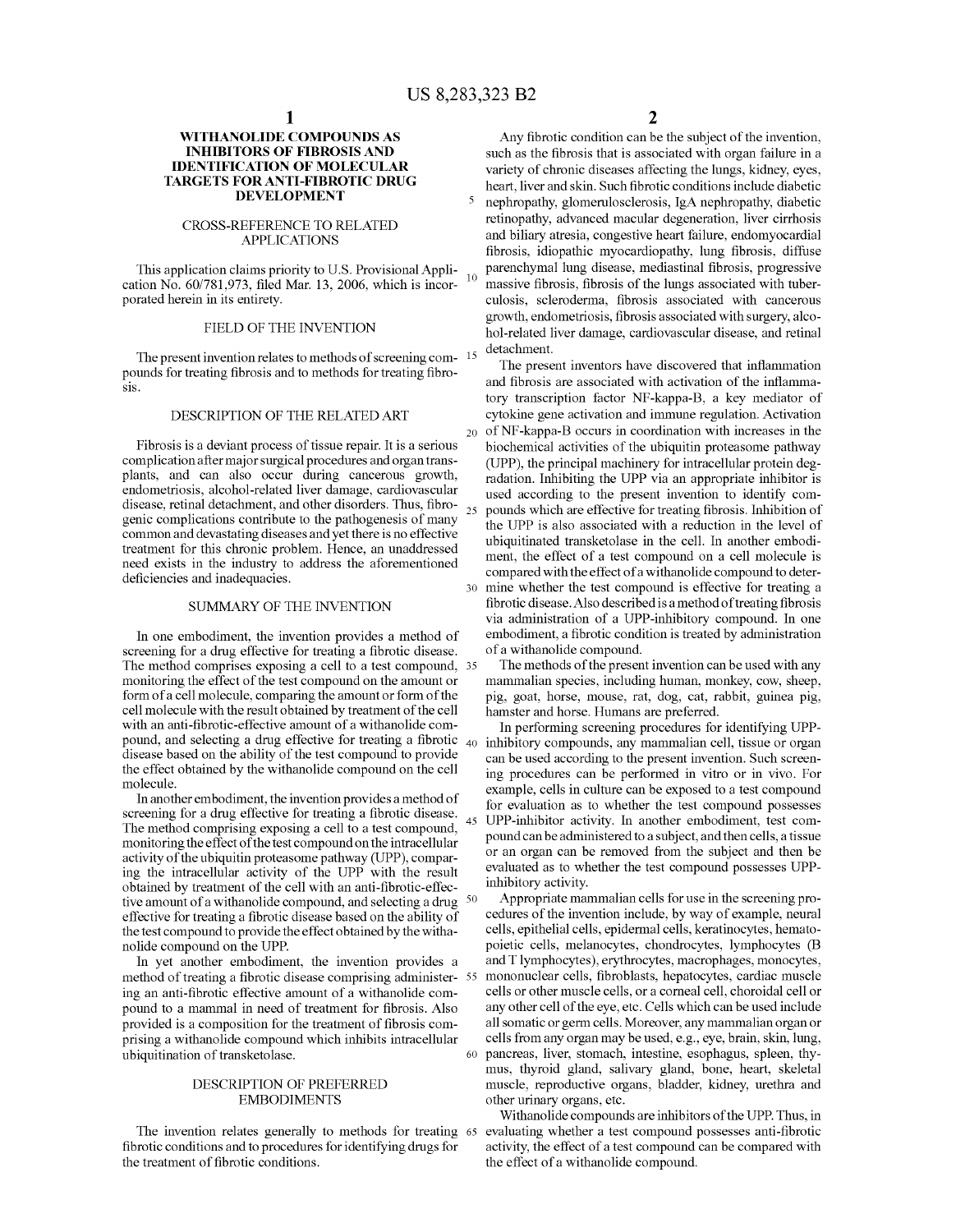Withanolides were first characterized as bioactive substances present in the plant Withania somnifera. Chemically, withanolides are steroidal lactones. Exemplary withanolides which possess UPP-inhibitory activity include withaferin A, withanolide D and ixocarpalactone A. In general, withano- 5 lides Which possess UPP-inhibitory activity have a steroid structure With an alpha, beta-unsaturated ketone in theA ring, a 4-beta-hydroxy substituent, a 5,6 beta-epoxide, and a 5- or 6-member lactone substituent attached to the D ring.

The present invention also provides a method of treating a 10 fibrotic disease, comprising administering an anti-fibrotic effective amount of a Withanolide compound to a mammal in need of treatment for fibrosis. Such fibrotic diseases include any of the conditions enumerated above.

According to the method of the invention, one or more 15 Withanolide compounds can be administered to the host by an appropriate route, either alone or in combination With another drug. An effective amount of a Withanolide compound is administered. An effective amount is an amount sufficient to achieve the desired therapeutic effect, under the conditions of 20 administration, such as an amount sufficient for inhibition of the UPP, and thereby effectively treat fibrosis.

A variety of routes of administration are possible includ ing, but not necessarily limited to oral, dietary, topical, parenteral (e.g., intravenous, intraarterial, intramuscular, sub 25 cutaneous injection), inhalation (e.g., intrabronchial, intrana sal or oral inhalation, intranasal drops), and intraocular injection routes of administration, depending on the disease or condition to be treated. Intraocular injection routes include periocular (subconjunctival/transscleral), intravitreous, sub- 30 retinal and intracameral modes of injection.

Formulation of a Withanolide compound to be adminis tered Will vary according to the route of administration selected (e.g., solution, emulsion, capsule). An appropriate composition comprising the Withanolide compound to be 35 administered can be prepared in a physiologically acceptable vehicle or carrier. The Withanolide compound compositions of the invention include sustained release formulations. For solutions or emulsions, suitable carriers include, for example, aqueous or alcoholic/aqueous solutions, emulsions or sus- 40 pensions, including saline and buffered media. Parenteral vehicles can include sodium chloride solution, Ringer's dex trose, dextrose and sodium chloride, lactated Ringer's or fixed oils. Intravenous vehicles can include various additives, preservatives, or fluid, nutrient or electrolyte replenishers 45 (See, generally, Remington's Pharmaceutical Science, 16th Edition, Mack, Ed. 1980). For inhalation, the Withanolide compound is solubiliZed and loaded into a suitable dispenser for administration (e.g., an atomizer, nebulizer or pressurized aerosol dispenser). 50

#### Studies of Fibrosis in the Eye

The eye is among the organs in which fibrosis can occur. Tissue repair in the cornea usually occurs through a regen erative mechanism Which helps the cornea regain its optical function. This property has made corneal transplant surgery 55 and vision corrective surgical procedures a great success. HoWever, alkali burn injuries, severe mechanical trauma and infectious agents can cause corneal fibrosis, and it is this impaired form of tissue repair that results in blindness. Since the cornea can feature a regenerative or fibrotic phenotype 60 based on the type of injury, this tissue serves as an excellent model to study the molecular mechanisms of fibrosis.

Corneal Wound healing is a tightly coordinated process that must regenerate the biological and optical functions of this refractive tissue. This process is coordinated through auto- 65 injured by application of 0.1 N sodium hydroxide and subsecrine and paracrine interactions of groWth factors, cytokines and proteases produced by the stromal keratocytes, epithelial

4

cells and lacrimal gland cells. It has been suggested that the inflammation transcription factor NF-kappaB plays a role in tissue repair by controlling cytokine autocrine loops, i.e., IL-1-alpha expression. IL-1-alpha is a potent stimulator of collagenase gene expression, and its overproduction is observed in trauma situations such as alkali and thermal burn, Which can cause severe tissue maceration due to uncontrolled production of stromal collagenase. Thus silencing of NF kappaB may be a requirement for maintenance of corneal clarity, immune deviation and avascularity during tissue repair. HoWever, What signals overcome the competence to activate NF-kappaB When corneal tissue is injured has remained elusive.

Recently, using the keratocyte and fibroblast culture model as representative of regenerative and fibrogenic repair mechanisms, respectively, Stramer et at (Invest. Ophthalmol. Vis. Sci.,  $42(8)$ :1698-1706, 2001) showed that transition to the repair fibroblast phenotype during the 3 days after initial plating is coincident With progressive induction of the ubiq uitin proteasome pathWay (UPP). Levels of free ubiquitin (Ub), Ub-conjugated proteins, ubiquinylating enZymes E1 and E2-25K, and 26S proteasome Were increased 2-5-fold in stromal cells as they transitioned from the keratocyte pheno type into repair fibroblast phenotype. These increases were associated With enhanced (>10-fold) capacity for Ub-depen dent proteolysis. The levels of native I-kappa-B-alpha, but not that of its phosphorylated form, Was elevated in activated fibroblasts compared to keratocytes, suggesting that the constitutive activation of NF-kappaB promotes native I-kappa B-alpha synthesis but, due to increased proteasome activity, the inhibitory form (phosphorylated I-kappa-B-alpha) is rap idly degraded. Both freshly isolated and activated fibroblasts degraded I-kappa-B-alpha in response to IL-1-alpha; yet, only activated fibroblasts maintained autocrine IL-1-alpha expression after 24 hours. These authors conclude that coor dinate induction of the UPP during fibroblast activation that causes activated I-kappa-B-alpha to be rapidly degraded may drive the autocrine IL-1-alpha loop, perpetuating a chronic state of inflammation. Since the UPP regulates NF-kappaB activation through its orchestrated degradation of I-kappa-B alpha, the cytoplasmic inhibitor of NF -kappaB, targeting the UPP may be a novel means of downregulating corneal fibrosis. The UPP has become the center of great attention because of its critical role in inflammation and fibrovascular growth, and as an important source of multiple sites for pharmaco logical targeting.

The abundant corneal protein tissue transketolase (TKT) is believed to play an important role in corneal homeostasis. TKT is also a target of the UPP and its reduced expression is believed to contribute to corneal fibrosis. In the present invention, targeting the UPP in injured tissue can redirect the fibrotic repair process to acquire regenerative healing. Withanolides and related compounds, such as Withaferin A, Witha nolide D and ixocarpalactone, are small molecule inhibitors that have potent UPP-targeting activity. Exposure to Witha ferinA causes potent doWnregulation of UPP functions in the alkali burn injury model of corneal angiofibrotic disease. There is also a reduction in the levels of ubiquitinated tran sketolase (TKT), an abundant corneal protein implicated in fibrogenesis.

#### EXAMPLE 1

The corneas of C57BL6 mice under anesthesia Were quently the epithelial cell layer from the cornea and limbus was removed by scraping. Withaferin A (WA) (2.5 mg/kg/d; 4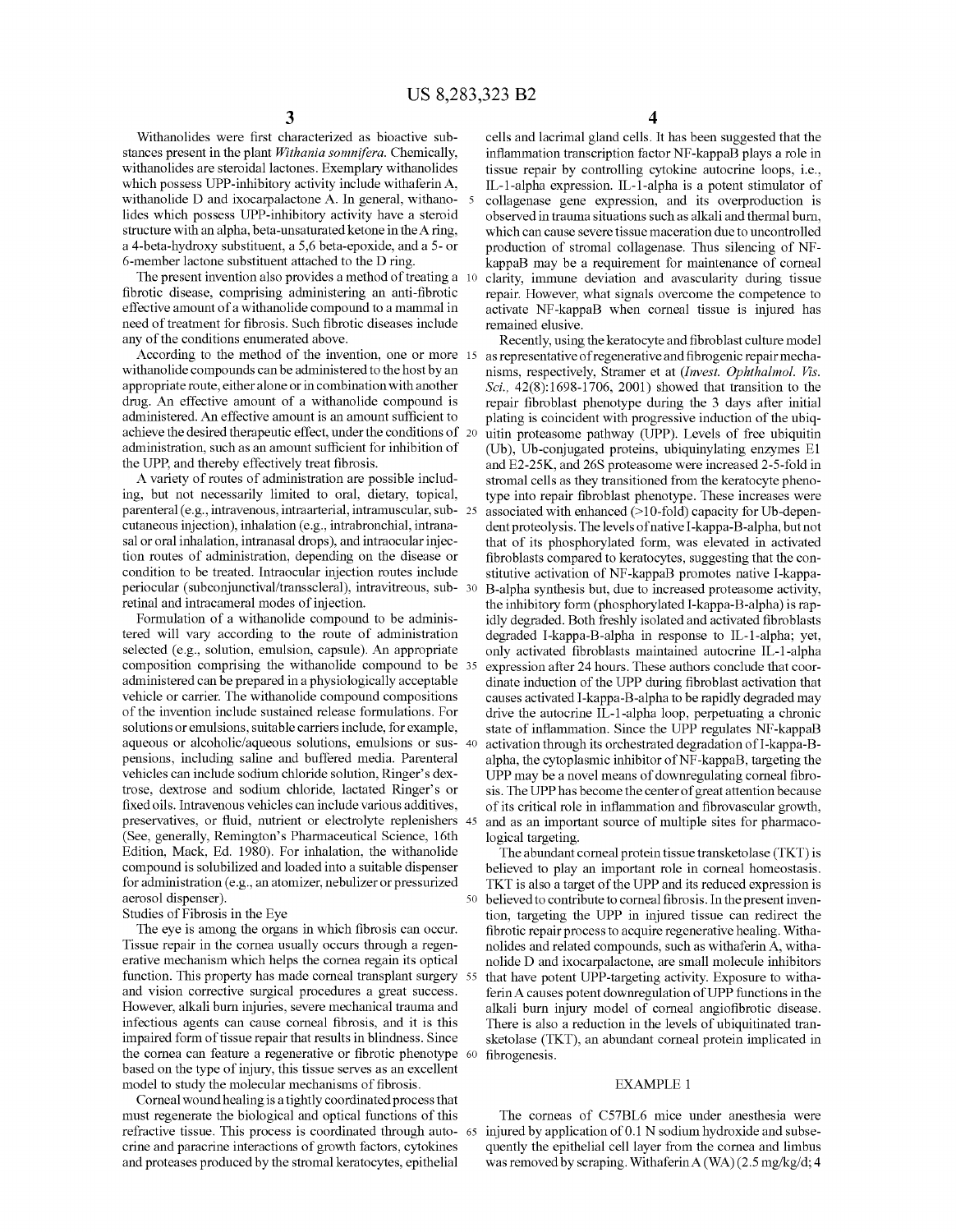35

45

mice) or vehicle (DMSO; 4 mice) Was provided daily there after by i.p. injection for 6 d. Digital images of the corneas Were obtained to assess the extent of tissue pathology. Vehicle-treated mice display profound corneal opacity and abundant growth of new blood vessels, whereas in <sup>5</sup> WA-treated mice both the corneal opacity and neovascularization are dramatically reduced. These compelling results invoke the query Whether WA targets the UPP in vivo. Mice (4 per group) were injured and treated for the first 4 days with a different dose of WA or vehicle daily by i.p. injection. On day 7, mice were sacrificed and corneal buttons were isolated from injured healing corneas; equal amounts of protein from each group Were analyzed by Western blotting. Uninjured fellow eyes from vehicle-treated mice served as controls.

We discovered that WA dose-dependently inhibits corneal expression of native l-kappa-B-alpha, Whereas expression of native l-kappa-B-alpha in vehicle-treated mice Was highly elevated compared to uninjured corneas. We also assessed the expression levels of HO-l, since its expression is upregulated by angiogenic inducers during response to inflammation. WA potently doWnregulated HO-l expression to almost undetect able levels as found in uninjured corneas. These findings that inhibition of l-kappa-B-alpha and HO-l expression by WA hence corroborate the potent pharmacological activity of WA an inhibitor of angiofibrosis. 20

#### EXAMPLE 2

#### WA Reduces Injury-Induced Expression of Ubiguitinated Transketolase in the Cornea

During tissue injury, TKT expression is downregulated in a UPP-dependent manner as the tissue progresses into fibrosis. To investigate the levels and timing of expression of TKT We performed time-course experiments using the angioinflammation corneal model of tissue repair. Groups of mice (n=0.3/  $\,$  40  $\,$  corneal tissue, including all three layers—epithelium, stroma group) Were injured and treated every day With vehicle (Veh), 2.5 mg/kg/d WA or 2.0 mg/kg/d epoxomicin (20S proteasome inhibitor) and sacrificed on day 4 and 6 post-inflammation. In a similar experiment, mice Were treated every day With vehicle or  $2.5 \text{ mg/kg/d}$  WA and sacrificed on days 3 and 5 post-injury. Equal amounts of protein from pooled samples of each group Were subjected to immunoblotting or Coomassie blue staining after fractionation on 4-20% gradient polyacry lamide gels (BioRad).

We observed that a 70 kDa ubiquitinated protein was abundantly expressed in vehicle-treated mouse corneas compared to corneas from WA-treated mice. Coomassie blue staining, however, revealed that the levels of this protein were not significantly altered between uninjured, vehicle and 55 WA-treated samples at the 3- and 5-day time-points, or at the 4- and 6-day time-points examined (data not shoWn). The Western blots of the corneal samples Were re-probed With an anti-mouse TKT antibody. We discovered that the uninjured corneas expressed high levels of TKT as anticipated, but 60 surprisingly TKT from injured corneas did not bind this anti body. Because of the strong Ub-immunoreactivity of TKT in injured corneas, We speculate that this protein's N-terminal antigenic site is being masked by ubiquitination in the injury related samples (the TKT antibody reacts With the N-terminal 65 20-amino acid portion of native TKT). Our findings are consistent With an earlier study that also failed to detect UbTKT

in fibrotic cells. We believe that TKT is conjugated with mono-ubiquitin species, rather than polyubiquitin species, because the ubiquitin immunoreactivity of the 70 kDa protein does not smear all the Way up to the top of the gel.

Exposure of blots to  $X$ -ray film for slightly longer periods of time (30-40 seconds instead of 5 minutes) revealed the presence of the TKT in WA- and epoxomicin-treated corneas, but not in vehicle-treated mouse corneas. To investigate the localization of TKT, immunohistochemical analysis of mouse eyes was conducted. TKT expression is localized to the epithelium of uninjured mouse eyes, Whereas TKT expression in corneas of 4 d vehicle-treated mice is almost undetectable. Staining in corneas of WA-treated mice Was present, although at levels lower than that of uninjured cornea, With staining being predominantly in the epithelium, and very little in the stroma.

This data is consistent With the general idea that ubiquiti nated proteins are generated in the corneal epithelium upon alkali burn injury as a result of oxidative damage, and removal of these damaged proteins is enabled by upregulation of the UPP. The persistent high amount of UbTKT in injured cor neas suggests that this protein is being retained in a posttrans lationally-modified state.

25 30 TKT is a new molecular target for anti-fibrosis drug develop-The prevailing hypothesis is that TKT plays a role in sup porting regenerative healing and response to environment stress. Our finding that uninjured mouse corneas also express UbTKT, although at loW levels, indicates that this variant is physiologically removed by the UPP, and that overexpres sion during severe tissue inflammation promotes fibrosis. Hence, ment. Moreover, withaferin A and related withanolides can be used to treat fibrotic conditions

#### EXAMPLE 3

#### Anti-Fibrogenic in vivo Activity of Withaferin A

50 tWo days. The corneal tissue is harvested after 2, 5 and 8 days. Under full anesthesia and application of topical ocular anesthetic solution, a 1-mm full-thickness button of central and endothelium—is ablated and the area is carefully scored by insertion and removal of a 26-gauge needle into the central cornea employing the use of a dissecting microscope. The full-thickness tissue button that is demarcated by the needle insertion is removed With microdissecting scissors. After approximately 15 minutes, a fibrin clot forms in this space, enabling the anterior chamber to reform. The cornea is cov eted With erythromycin and tobramycin ophthalmic ointment to prevent infections. Atropine is administered once daily for

In the first experiment, the dose-response of corneal fibrogenesis to the inhibitory activity of WA in C57 BL/6J mice is determined. The drug is freshly diluted in 1:1 saline:DMSO and delivered by i.p. injection. Vehicle and WA at doses of 0.5, 2.0, 5 .0 and 12.0 mg/kg/d are administered for 7 or 14 days (4 mice/group/time point). A second experiment is terminated on days 3, 7, 10 and 14 (6 mice/group/time point) and employs an effective WA dose determined from experiment 1, as Well as vehicle controls.

Mice are visually scored for corneal opacity on days 7 and 14 by employing an investigator masked to the identity of the treatment groups. Digital photographic images of corneas are also collected. These visual scores are corroborated by immu nohistological and Western blot analyses of mouse corneas after 7 days (for 3- and 7-day treatment) and 14 days (for 10 and 14-day treatment). Three mouse corneas are employed for Western blots and three for sectioning. The immunohisto